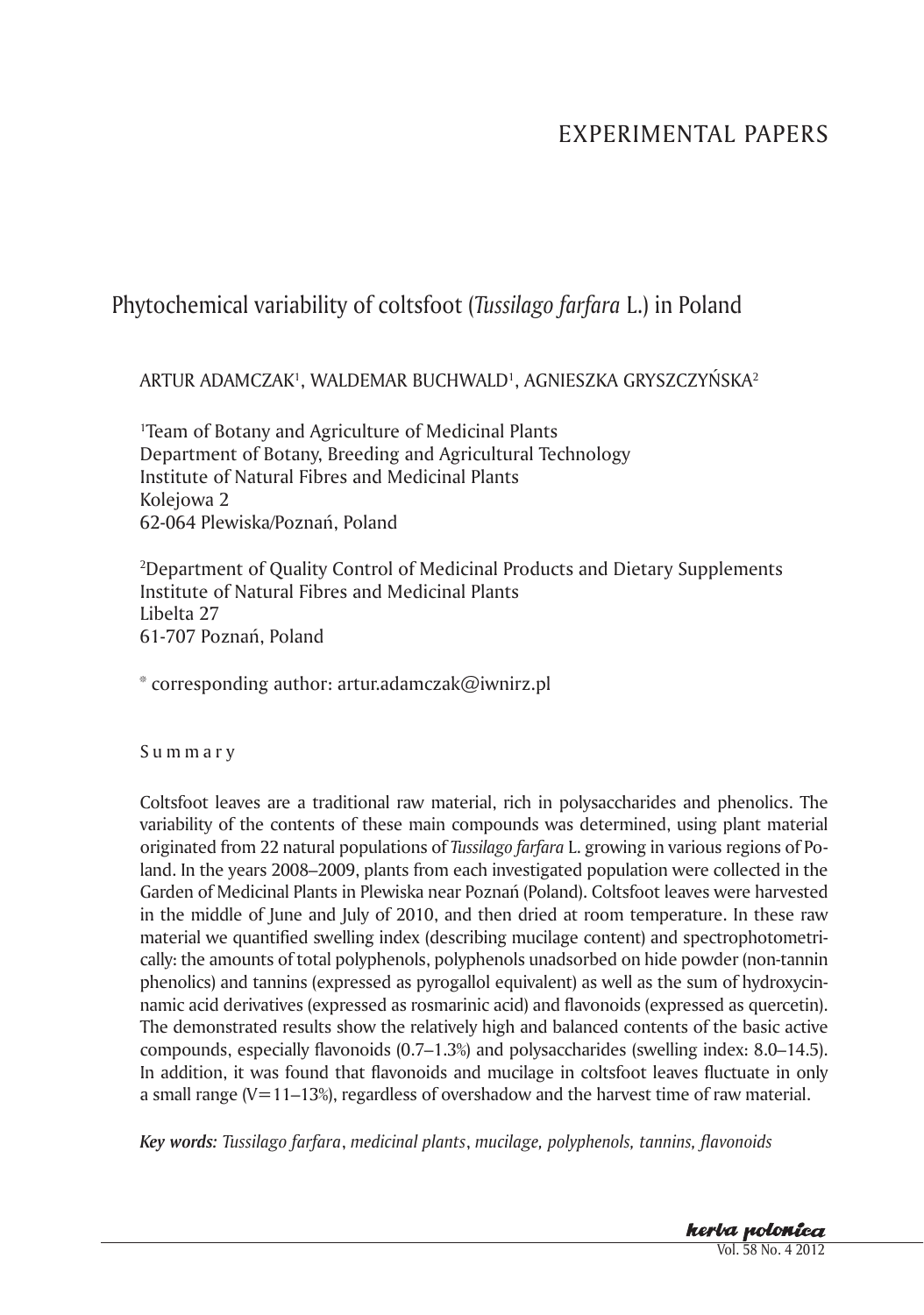### **INTRODUCTION**

Coltsfoot – *Tussilago farfara* L. (*Asteraceae)* is native to Europe, Asia and North Africa as well as brought into North America and Australia [1-3]. In European countries, leaves (*Farfarae folium*) are the main raw material of this species. In traditional Chinese medicine the flower buds are applied [4-7]. Coltsfoot is primarily used for the treatment of cough and bronchial infection [8]. Its leaf extracts and phenolic components show antimicrobial activity [9, 10]. There are some observation that *Tusillago farfara* displays antiinflammatory actions due to its inhibition of arachidonic acid metabolism and nitric oxide synthesis in lipopolisaccharidestimulated macrophages [11]. The ethyl acetate fraction of coltsfoot significantly attenuates the neuronal damage induced by arachidonic acid and shows antioxidant effects [12, 13]. Moreover, a diterpene isolated from *Tussilago farfara*, named tussilagone, is a potent respiratory and cardiovascular stimulant [14].

The major components of raw material are polysaccharides and oligosaccharides [2, 15, 16]. Other constituents are tannins, flavonoids, phenolic acids, sterols, choline, bitter compounds, sesquiterpenes, chromones and essential oils [2, 7, 17-20]. In some studies, pyrrolizidine alkaloids in coltsfoot (senecionine and senkirkine) were found, known for hepatotoxic, carcinogenic and mutagenic activities [21-24].

The aim of present study was to determine the variability of the contents of the main active compounds (mucilage and phenolics) in leaves of *Tussilago farfara* originated from natural populations in Poland.

### **MATERIAL AND METHODS**

## **Plant material**

Plant material was obtained from 22 natural populations of *Tussilago farfara* originated from different regions of Poland: Western Pomerania (Pomorze Zachodnie), the Lubusz region (Ziemia Lubuska), Greater Poland (Wielkopolska), Silesian Upland (Wyżyna Śląska), the Kraków-Częstochowa Upland (Wyżyna Krakowsko-Częstochowska) and the Cieszyn Silesia (Śląsk Cieszyński). In the years 2008–2009, 16 coltsfoot specimens (clumps) from each investigated population were planted on the plots with an area of  $1.7 \text{ m}^2$  (1.3 x 1.3 m), located in the Garden of Medicinal Plants, Plewiska near Poznań (Institute of Natural Fibres and Medicinal Plants). Plant material (usually 60–100 leaves per plot) was harvested in the middle of June and July of 2010. Average fresh and air-dry weights of leaf for each plot (population) were measured. Samples were dried at room temperature  $(23-25$ °C) and relative humidity of 50–55%. In order to determine the influence of overshadow, we compared morphological and phytochemical parameters of coltsfoot leaves on plots under tree canopy (density of tree layer: 95%) with plants growing in full sun, 3 m from the border of tree crown.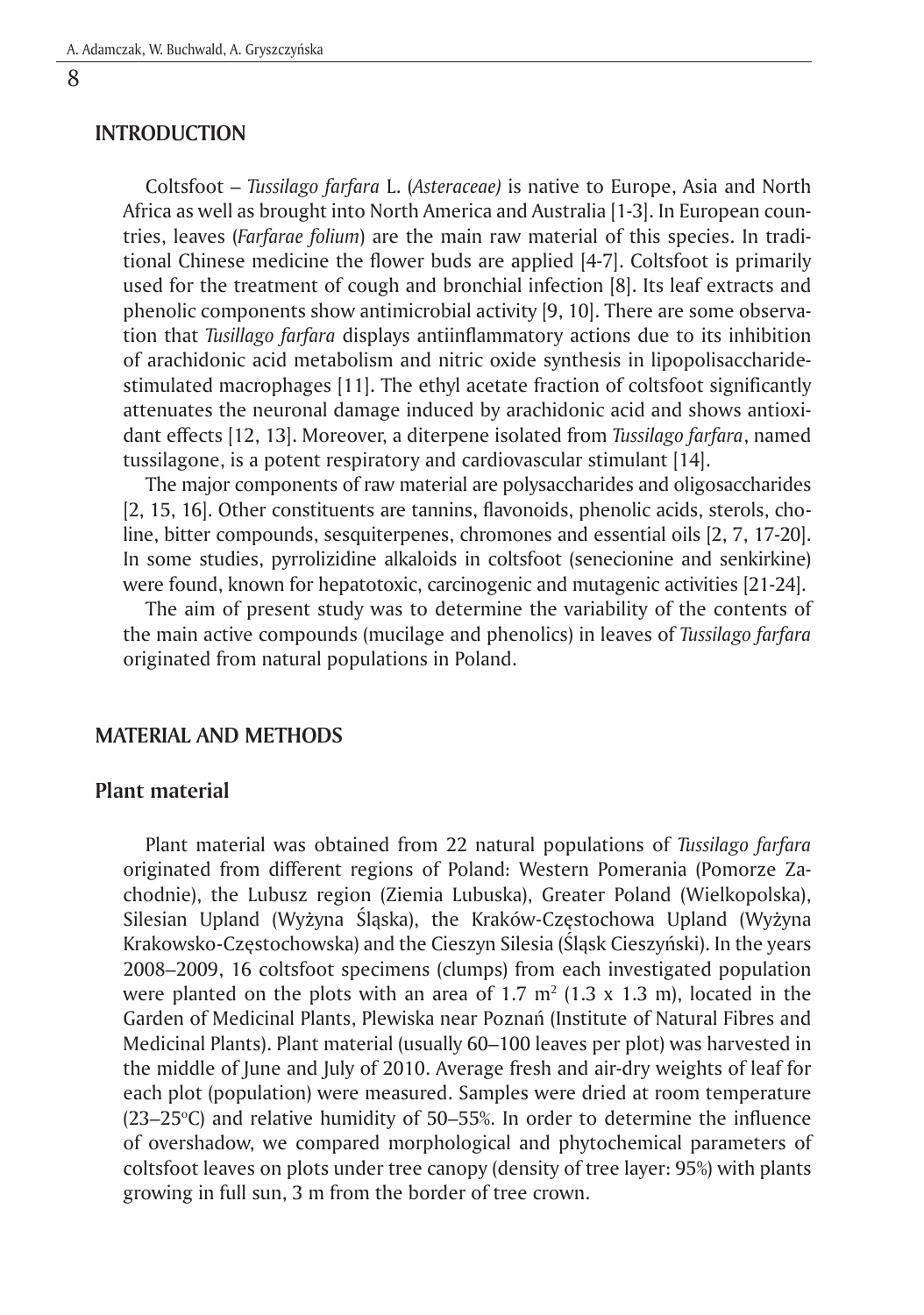# **Phytochemical analysis**

The investigations concern the contents of mucilage and total polyphenols as well as phenolic acids, tannins and flavonoids in dry matter (DM) of coltsfoot leaves. Swelling index was measured for 1.0 g of raw material, according to Polish Pharmacopoeia,  $8<sup>th</sup>$  edition [25]. The amounts of total polyphenols and polyphenols unadsorbed on hide powder (non-tannin polyphenols) were determined spectrophotometrically with the Folin-Ciocalteu reagent, for 0.7 g of air-dry coltsfoot leaves [25]. The tannin content (expressed as pyrogallol) was calculated as a difference between total polyphenols and non-tannin polyphenols. Total amount of hydroxycinnamic acid derivatives (0.2 g of sample) was indicated with Arnov's reagent [25]. The content of these phenolic acids was expressed as a rosmarinic acid equivalent. The level of flavonoids (expressed as quercetin) was quantified for 0.25 g of powdered leaves, using the Christ-Müller's method [26]. The absorbance was measured on a Cintra 20 UV-VIS spectrometer (GBC) at  $\lambda$ =760.0 nm (total phenols and non-tannin phenols),  $\lambda$ =505.0 nm (phenolic acids) as well as  $\lambda$ =425.0 nm (flavonoids).

# **Statistical analysis**

The Wilcoxon's and Student's tests were used to determine the statistical significance of the differences between investigated groups of samples. To check the normality of variable distribution the Shapiro-Wilk test was applied. For these analysis Statistica 7.1 software was used [27].

## **RESULTS**

Obtained results show that coltsfoot leaves from garden collection were characterized by the relatively high and balanced contents of the main active compounds, especially flavonoids and mucilage (tab. 1). The highest variability coefficient was noted in non-tannins to tannins ratio as well as content of non-tannin polyphenols, and it was similar to morphological differentiation of coltsfoot leaves (fresh and air-dry weight). Two investigated factors: the harvest time of raw material and the overshadow of plants had an important influence on the phytochemical and (or) morphological variability of leaves of *Tussilago farfara*. The average amounts of phenolic acids, total polyphenols and non-tannin phenolics were lower in July than in June by 17–23% (fig. 1). In coltsfoot leaves harvested in July we determined slightly smaller content of non-tannin polyphenols in relation to tannins (Wilcoxon's test:  $p=0.0438$ ) as well as water amount too ( $p=0.0496$ ). In turn, the overshadow of plants caused 28–35% smaller mean contents of phenolic acids, total polyphenols and non-tannin phenolics than in leaves of coltsfoot growing on light (tab. 2). However, under overshadow leaves of *Tussilago farfara* were characterized by bigger fresh and air-dry weight as well as higher water content. The contents of mucilage,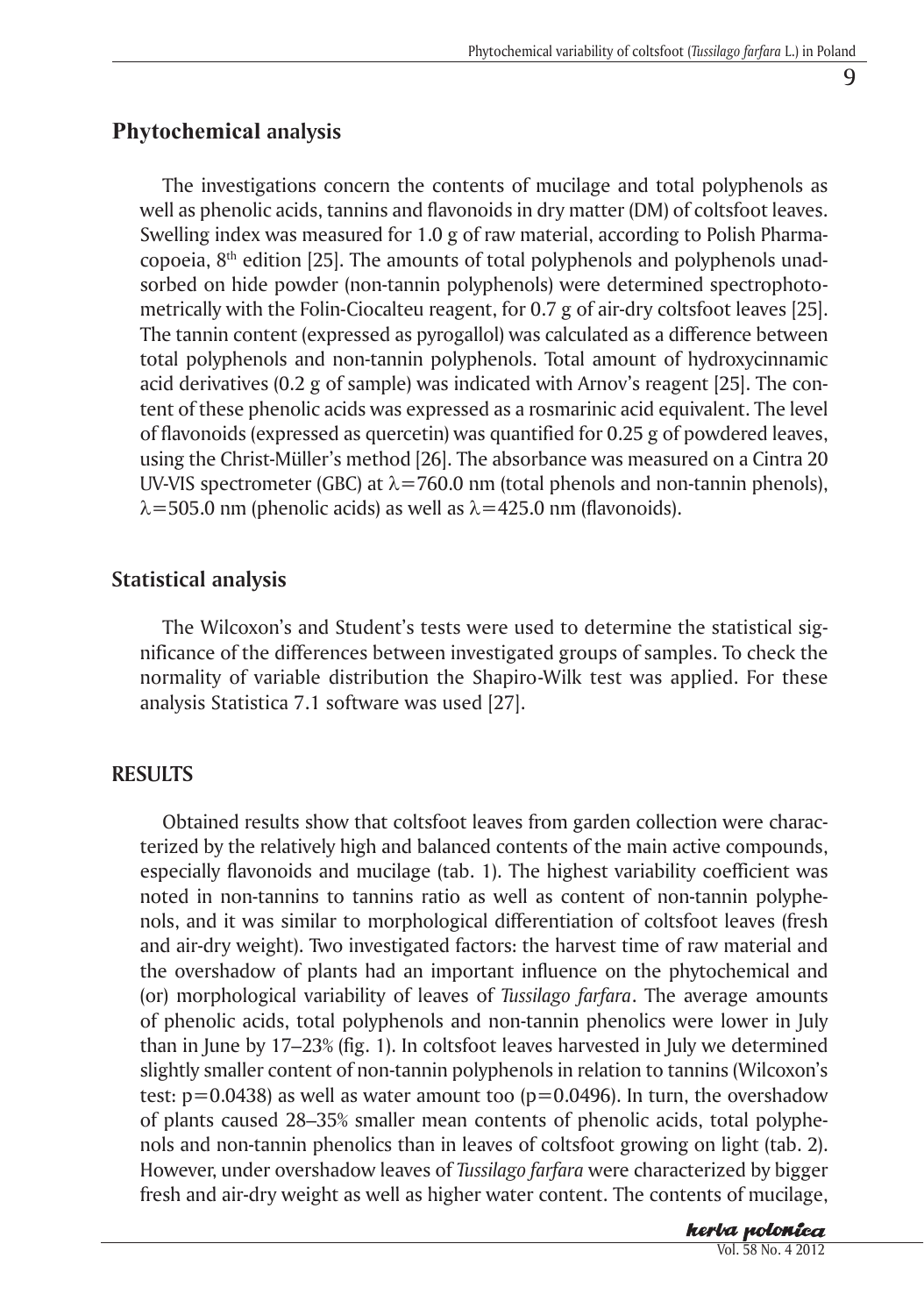#### 10

flavonoids and tannins were similar, regardless of overshadow and the harvest time of raw material (statistical significance of differences was not detected).

Phytochemical and morphological variability of coltsfoot leaves harvested in the middle of June and July of 2010

| Variables                      | Mean $\pm$ SD   | Min. | Max. | $V[\%]$ |
|--------------------------------|-----------------|------|------|---------|
| Swelling index                 | $10.5 \pm 1.4$  | 8.0  | 14.5 | 13      |
| Phenolic acids [%]             | $5.60 \pm 1.33$ | 3.61 | 8.05 | 24      |
| Total polyphenols [%]          | $5.59 \pm 1.18$ | 3.13 | 7.46 | 21      |
| Non-tannin polyphenols [%]     | $3.41 \pm 0.97$ | 1.37 | 5.29 | 28      |
| Tannins [%]                    | $2.18 \pm 0.50$ | 1.12 | 3.28 | 23      |
| Non-tannin polyphenols/tannins | $1.63 \pm 0.54$ | 0.43 | 3.36 | 33      |
| Flavonoids [%]                 | $1.07 \pm 0.12$ | 0.73 | 1.29 | 11      |
| Fresh weight of leaf [g]       | $2.28 \pm 0.69$ | 1.39 | 4.60 | 30      |
| Air-dry weight of leaf [g]     | $0.34 \pm 0.09$ | 0.21 | 0.68 | 28      |
| Water content in leaves [%]    | $91.0 \pm 0.9$  | 89.4 | 93.5 |         |

Phenolic acid content – sum of the hydroxycinnamic acid derivatives expressed as rosmarinic acid equivalent; total polyphenols, non-tannin polyphenols and tannins – expressed as pyrogallol equivalent; non-tannin polyphenols/tannins – the ratio of non-tannins to tannins; flavonoids – expressed as quercetin equivalent; SD – standard deviation; V – variability coefficient. The content of all compounds – in dry matter (DM) of raw material.



Figure 1.

Effect of the harvest time of the coltsfoot leaves (June–July of 2010) on the content of phenolics  $\frac{1}{2}$  DM] and the proportion of non-tannin polyphenols to tannins (mean  $\pm$ SD)

 $m$ ilcoxon's test: phenolic acids – p $=$  0.00045; total phenols – p $=$  0.00039; non-tannin phenols –  $p=0.00089$ ; non-tannins/tannins –  $p=0.043805$ ; n=40.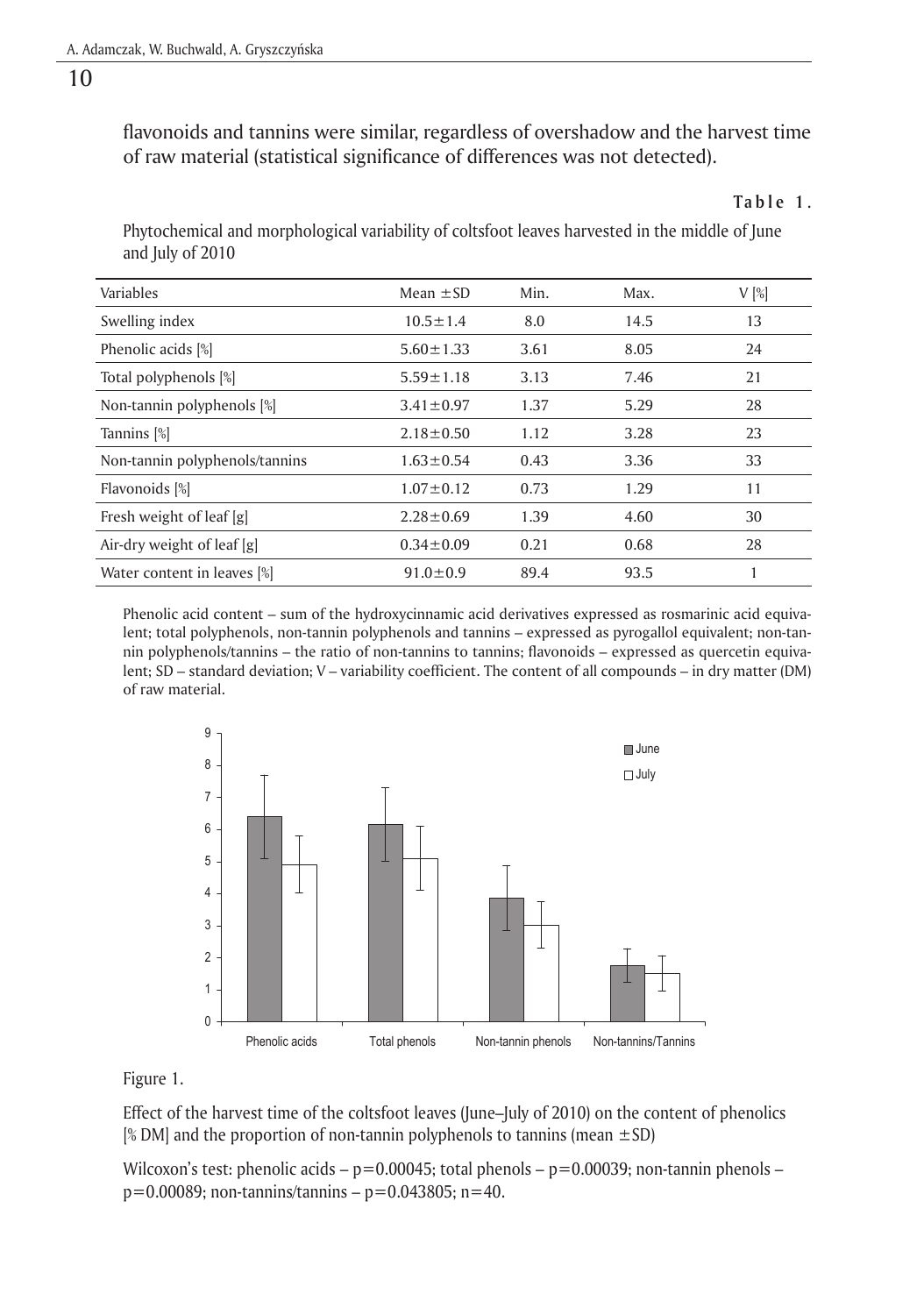## **Ta b l e 2.**

| Variables                      | Light           | Shadow          | p-value |
|--------------------------------|-----------------|-----------------|---------|
| Swelling index                 | $10.6 \pm 1.7$  | $11.3 \pm 0.5$  | N.S.    |
| Phenolic acids [%]             | $6.67 \pm 1.04$ | $4.81 \pm 0.63$ | 崇崇      |
| Total polyphenols [%]          | $6.67 \pm 1.12$ | $4.71 \pm 0.73$ | 崇崇      |
| Non-tannin polyphenols [%]     | $4.07 \pm 0.97$ | $2.64 \pm 0.86$ | 崇       |
| Tannins <sup>[%]</sup>         | $2.60 \pm 0.45$ | $2.07 \pm 0.58$ | N.S.    |
| Non-tannin polyphenols/tannins | $1.60 \pm 0.47$ | $1.41 \pm 0.69$ | N.S.    |
| Flavonoids [%]                 | $1.03 \pm 0.16$ | $1.00 \pm 0.11$ | N.S.    |
| Fresh weight of leaf [g]       | $1.90 \pm 0.29$ | $3.31 \pm 0.72$ | 岩岩茶     |
| Air-dry weight of leaf [g]     | $0.28 \pm 0.03$ | $0.46 \pm 0.11$ | 46%     |
| Water content in leaves [%]    | $90.8 \pm 0.7$  | $92.0 \pm 1.1$  | 崇       |

Effect of overshadow on the phytochemical and morphological variability of coltsfoot leaves  $(mean \pm SD)$ 

Student's test: \*\*\* – p≤0.001; \*\* – p≤0.01 \* – p≤0.05; N.S. – not significant; n=16. The content of all compounds – in dry matter (DM) of raw material.

## **DISCUSSION**

Traditional use of coltsfoot in phytotherapy is related to the content of mucilage, essential oils and polyphenolics, especially tannins and flavonoids in raw material. According to the literature, the swelling index for coltsfoot leaves amounts about 10–15. The content of mucilage (polysaccharides) is 6–10%, tannins – about 4.5–5% and flavonoids – about 0.8% [2, 6, 15, 28-30]. In general, these data confirm results of our investigations (tab. 1), although, it was found that the content of tannins can be lower  $(1.1–3.3%)$  and of flavonoids – a little higher  $(0.7–1.3%)$ . It is interesting that the amount of flavonoids in leaves of *Tussilago farfara* is similar to the typical flavonoid raw materials, such as *Betulae folium* and *Tiliae inflorescentia* [31]. In addition, our investigations show that flavonoids in coltsfoot leaves fluctuate in only a small range (tab. 1), regardless of overshadow (tab. 2) and the harvest time of raw material (fig. 1). Observed stability of flavonoid content has indicated their chemotaxonomic value known for *Asteraceae* [32, 33] and other groups of plants [34, 35].

Coltsfoot is the common and widespread species (also in Poland) and it can be harvested for raw material from natural sites in great amounts [28, 36]. For this reason, finding of natural variability of major active compounds of *Tussilago farfara* is very important, especially in practice. Unfortunately, in the available literature there is a small information on the content of the basic components in coltsfoot leaves. A lot of studies concern flowers (capitulum) or flower buds of *Tussilago farfara* [11, 17-20, 37-40]. In coltsfoot leaves, phytochemical investigations are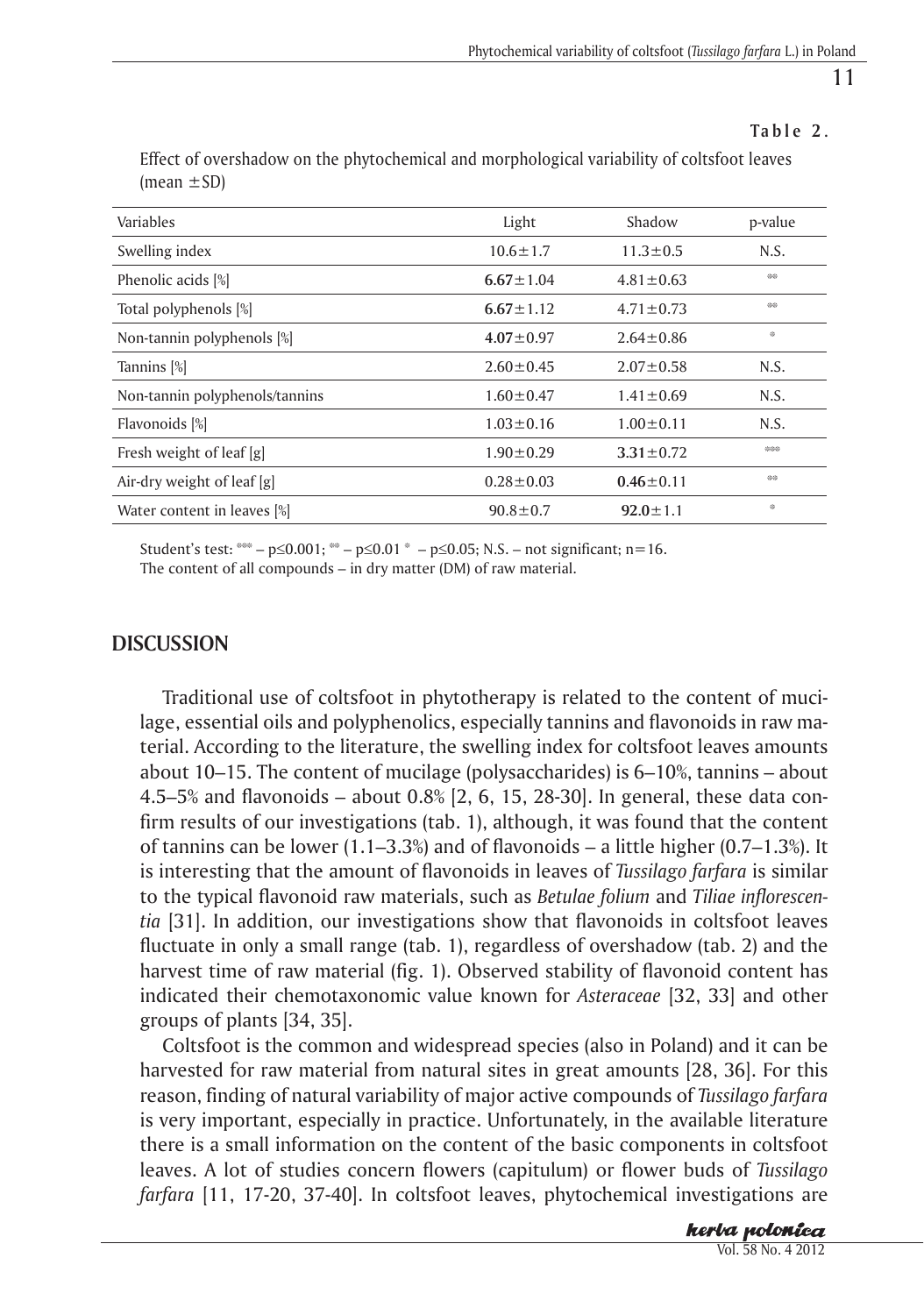### 12

mainly connected with pyrrolizidine alkaloids [5, 8, 21, 41, 42], and sometimes – with individual compounds of water soluble polysaccharides [16, 43, 44]. From our research, it appears that Polish natural populations of coltsfoot give a high quality raw material (*Farfarae folium*), rich in mucilage and phenolics. It seems that the amounts of polysaccharides, flavonoids and tannins are conditioned to a considerable degree by the genetic factors, regardless of environmental influence, for example overshadow (tab. 2).

#### **ACKNOWLEDGEMENTS**

The authors would like to thank to dr Mariola Dreger (Institute of Natural Fibres and Medicinal Plants) for her help in collecting the literature. The research was supported by the Ministry of Science and Higher Education (project No. NN405 306236).

#### **REFERENCES**

- 1. Mazur M. Podbiał pospolity ceniony surowiec śluzowy. Wiad Ziel 2002; 44(2):8-9.
- 2. Kohlmünzer S. Farmakognozja. 5<sup>th</sup> ed. Warszawa 2003:91-3.
- 3. Frishman WH, Sinatra ST, Moizuddin M. The use of herbs for treating cardiovascular disease. Sem Integ Med 2004; 2(1):23-35.
- 4. Farmakopea Polska. 4<sup>th</sup> ed., vol. II. Warszawa 1970:229-30.
- 5. Lebada R, Schreier A, Sherz S, Resch C, Krenn L, Kopp B. Quantitative analysis of pyrrolizidine alkaloids senkirkine and senecionine in *Tussilago farfara* L. by capillary electrophoresis. Phytochem Anal 2000; 11:366-9.
- 6. Kozłowski J, Buchwald W, Forycka A, Szczyglewska D. Rośliny i surowce lecznicze. Poznań 2009:92.
- 7. Xue SY, Li ZY, Zhi HJ, Sun HF, Zhang LZ, Guo XQ et al. Metabolic fingerprinting investigation of *Tussilago farfara* L. by GC-MS and multivariate data analysis. Biochem Syst Ecol 2012; 41:6-12.
- 8. Röder E. Medicinal plants in Europe containing pyrrolizidine alkaloids. Pharmazie 1995; 50:83-98.
- 9. Didry N, Pinkas M, Torck M, Dubreuil L. Sur la composition chimique et l'activité du Tussilage. Ann Pharm Fr 1982; 40(1):75-80.
- 10. Kokoska L, Polesny Z, Rada V, Nepovim A, Vanek T. Screening of some Siberian medicinal plants for antimicrobial activity. J Ethnopharm 2002; 82:51-3.
- 11. Ryu JH, Jeong YS, Sohn DH. A new bisabolene epoxide from *Tussilago farfara*, and inhibition of nitric oxide synthesis in LPS-activated macrophages. J Nat Prod 1999; 62(10):1437-8.
- 12. Cho J, Kim HM, Ryu JH, Jeong YS, Lee YS, Jin C. Neuroprotective and antioxidant effects of the ethyl acetate fraction prepared from *Tussilago farfara* L. Biol Pharm Bull 2005; 28(3):455-60.
- 13. Li CT, Liu YP, He FC, Li Y. *In vitro* antioxidant activities of *Tussilago farfara*, a new record species to Changbai Mauntain. Chin J Nat Med 2012; 10(4):260-2.
- 14. Li YP, Wang YM. Evaluation of tussilagone: a cardiovascular respiratory stimulant isolated from Chinese herbal medicine. Gen Pharmacol 1988; 19:261-3.
- 15. Franz G. Untersuchungen über die Schleimpolysaccharide von *Tussilago farfara* L., *Symphytum officinalis* L., *Borago officinalis* L. und *Viola tricolor* L. Planta Med 1969; 17(3):217-20.
- 16. Haaland E. Studies on pectins from the leaves of *Tussilago farfara* L. Acta Chem Scand 1972; 26(6):2322-8.
- 17. Olechowska-Barańska K, Lamer E. Identyfikacja oraz oznaczenie niektórych flawonoidów występujących w kwiatach podbiału (*Tussilago farfara* L.) Acta Pol Pharm 1962; 19(3):199-207.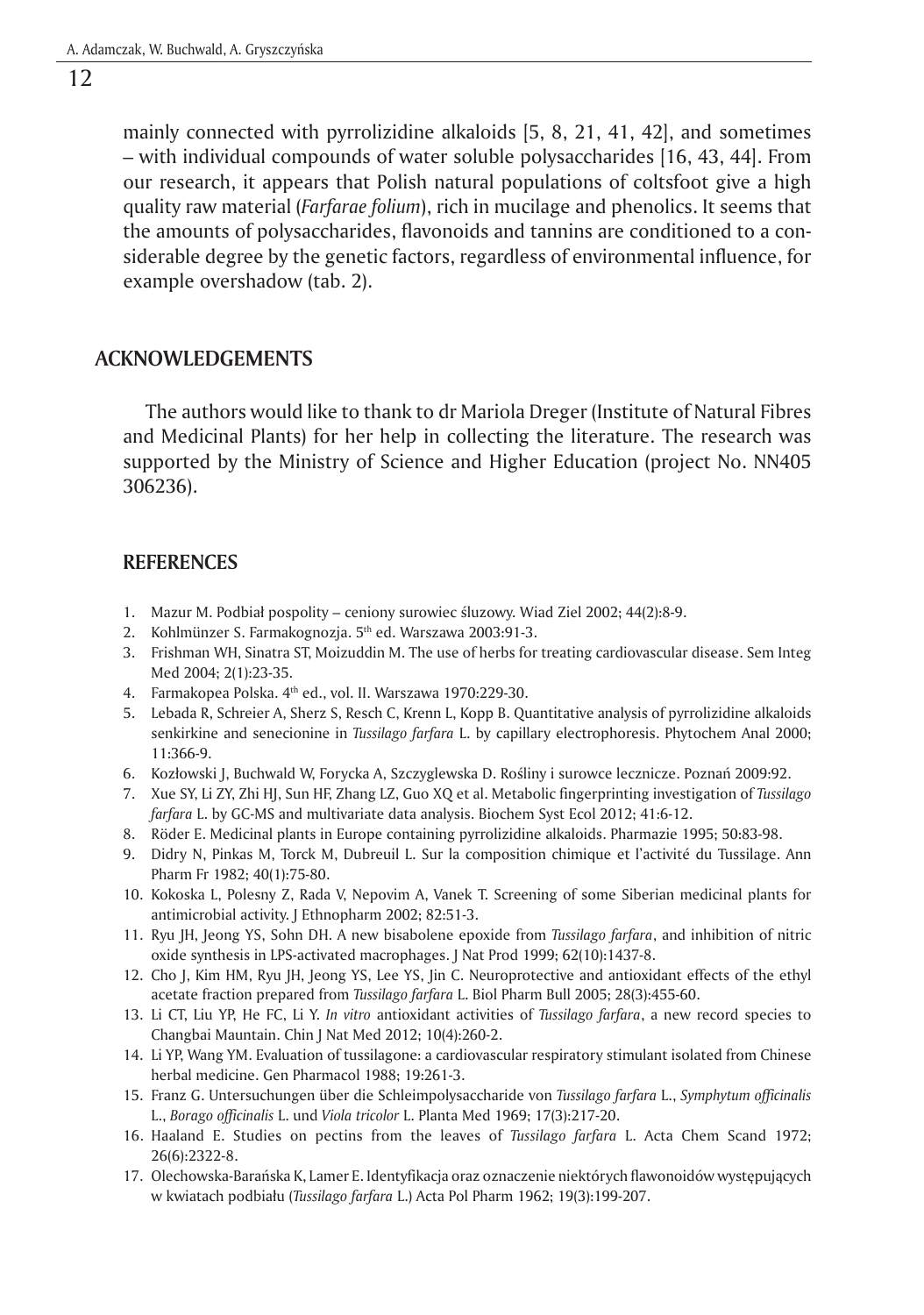- 18. Didry N, Pinkas M, Torck M. Recherches sur les polyphénols du Tussilage. Ann Pharm Fr 1980; 38(1):237- 41.
- 19. Yaoita Y, Kamazawa H, Kikuchi M. Structures of new oplapone-type sesquiterpenoids from the flower buds of *Tussilago farfara* L. Chem Pharm Bull 1999; 47(5):705-7.
- 20. Wu D, Zhang M, Zhang C, Wang Z. Chromones from the flower buds of *Tussilago farfara*. Biochem Syst Ecol 2008; 36:219-22.
- 21. Mroczek T, Głowniak K, Właszczyk A. Simultaneous determination of N-oxides and free bases of pyrrolizidine alkaloids by cation-exchange solid-phase extraction and ion-pair high-performance liquid chromatography. J Chromatogr A 2002; 949:249-62.
- 22. Jiang Z, Liu F, Goh JJL, Yu L, Li SFY, Ong ES et al. Determination of senkirkine and senecionine in *Tussilago farfara* using microwave-assisted extraction and pressurized hot water extraction with liquid chromatography tandem mass spectrometry. Talanta 2009; 79:539-46.
- 23. Dreger M, Stanisławska M, Krajewska-Patan A, Mielcarek S, Mikołajczak PŁ, Buchwald W. Pyrrolizidine alkaloids – chemistry, biosynthesis, pathway, toxicity, safety and perspectives of medicinal usage. Herba Pol 2009; 55(4):127-47.
- 24. Wiedenfeld H. Plants containing pyrrolizidine alkaloids: toxicity and problems. Food Add Contam 2011; 28(3):282-92.
- 25. Farmakopea Polska. 8<sup>th</sup> ed., vol. I-III. Warszawa. 2008:229,2844.
- 26. Farmakopea Polska. 6<sup>th</sup> ed. Warszawa. 2002:150.
- 27. StatSoft Inc. STATISTICA (data analysis software system), version 7.1. 2005. www.statsoft.com.
- 28. Kohlmünzer S. Farmakognozja, 2nd ed. Warszawa 1980:12-65.
- 29. Hänsel R, Keller K, Rimpler H, Schneider G. (eds) Hagers Handbuch der Pharmazeutischen Praxis 5., vollständig neubearbeitete Auflage. Drogen P-Z. Berlin Heidelberg New York London Paris Tokyo Hong Kong Barcelona Budapest 1994:1016-23.
- 30. Kopp B, Wawrosh Ch, Lebada R, Wiedenfeld H. PA-freie Huflattichblätter. Teil I. In-vitro-Kultivierung und Selektionszüchtung. Deutsch Apot Zeit 1997; 137(45):4066-9.
- 31. Farmakopea Polska. 5th ed., vol. V. Warszawa 1999:397-399,500-502.
- 32. Emerenciano VP, Militão JSLT, Campos CC, Romoff P, Kaplan MAC, Zambon M et al. Flavonoids as chemotaxonomic markers for *Asteraceae*. Biochem Syst Ecol 2001; 29:947-57.
- 33. Švehlíková V, Mráz P, Piacente S, Marhold K. Chemotaxonomic significance of flavonoids and phenolic acids in the *Hieracium rohacsense* group (*Hieracium* sect. *Alpina*; *Lactuceae*, *Compositae*). Biochem Syst Ecol 2002; 30:1037-49.
- 34. Viljoen AM, Van Wyk BE, Van Heerden FR. Distribution and chemotaxonomic significance of flavonoids in *Aloe* (*Asphodelaceae*). Pl Syst Evol 1998; 211:31-42.
- 35. Mohyuddin A, Khan Z, Ahmad M, Kashmiri MA, Yasmin S, Mazhar H. Chemotaxonomic significance of flavonoids in the *Solanum nigrum* complex. J Chil Chem Soc 2009; 54(4):486-90.
- 36. Kozłowski J, Dedio I, Formanowicz H. Podbiał pospolity (*Tussilago farfara* L.) stan naturalny i uprawy. Wiad Ziel 1975; 17(1):9-11.
- 37. Kim MR, Lee JY, Lee HH, Aryal DK, Kim YG, Kim SK et al. Antioxidative effects of quercetin-glycosides isolated from the flower buds of *Tussilago farfara* L. Food Chem Toxic 2006; 44:1299-307.
- 38. Wu D, Zhang M, Zhang C, Wang Z. Flavonoids and phenolic acid derivatives from flos farfarae. Zhongguo Zhong Yao Za Zhi 2010; 35(9):1142-4.
- 39. Faiku F, Haziri A, Domozeti B, Mehmeti A. Total lipids, proteins, minerals and essential oils of *Tussilago farfara* L. from south part of Kosova. Eur J Exp Biol 2012; 2(4):1273-7.
- 40. Li W, Huang X, Yang XW. New sesquiterpenoids from the dried flower buds of *Tussilago farfara* and their inhibition on NO production in LPS-induced RAW264.7 cells. Fitoterapia 2012; 83:318-22.
- 41. Röder E, Wiedenfeld H, Jost EJ. Tussilagin ein neues Pyrrolizidinalkaloid aus *Tussilago farfara*. Planta Med 1981; 43(1):99-102.
- 42. Wiedenfeld H. PA-freie Huftlattichblätter. Teil II. Analytik der Pyrrolizidinalkaloide. Deutsch Apot Zeit 1997; 137(45):4070-4.
- 43. Haaland E. Water-soluble polysaccharides from the leaves of *Tussilago farfara* L. Acta Chem Scand 1969; 23(7):2546-8.
- 44. Pielesz A. Vibrational spectroscopy and electrophoresis as a "golden means" in monitoring of polysaccharides in medical plant and gels. Spectrochim Acta A Mol Biomol Spectrosc 2012; 93:63-9.